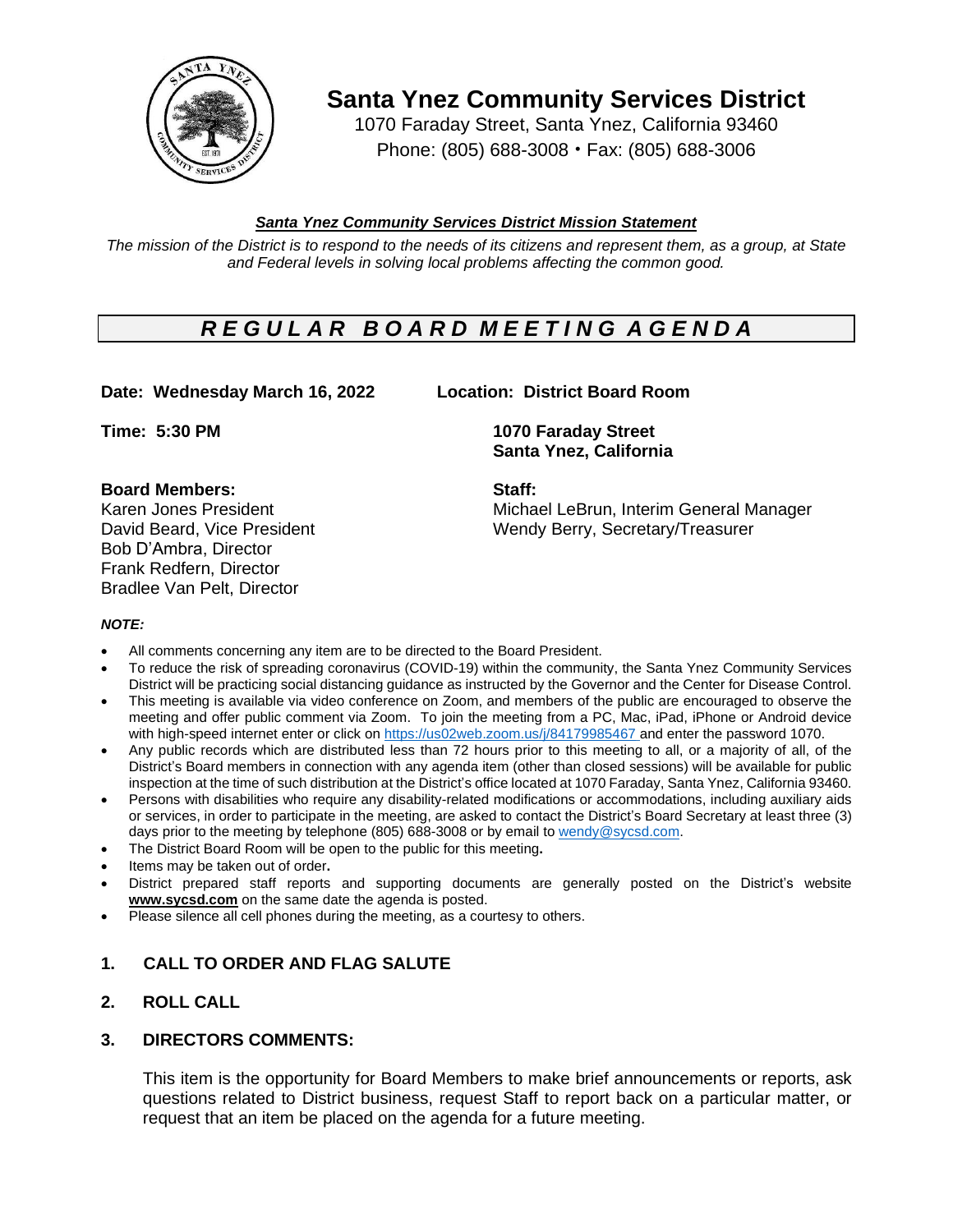#### **March 16, 2022 Santa Ynez Community Services District REGULAR MEETING AGENDA**

**4. PUBLIC COMMENT:** Members of the public may address the Board on any items of interest that are within the subject matter jurisdiction of the Board but that are not on the agenda (Government Code §54954.3). The public will be offered an opportunity to comment on agenda items when these items are presented.

## **5. REPORTS:**

- A. General Manager
- B. Legal Counsel
- C. Secretary/Treasurer
- D. Committees
- **6. CONSENT ITEMS:** The following items are considered routine and may be approved by a single action. If discussion is desired, items may be removed from the Consent Agenda by any Board member and will be considered separately. If an item is removed for discussion, separate action must be taken to approve the item. Board members may ask questions or request clarifications without removal of the item from the Consent Agenda. Members of the public may comment on Consent Agenda items prior to Board action.
	- A. Approval of Regular Meeting Minutes of February 16, 2022.
	- B. Approval of Finance Committee Meeting Minutes of March 11, 2022.
	- C. Approval of Disbursements from February 12, 2022 through March 11, 2022

## **7. ACTION ITEMS:**

 **A**. **Review and discussion of Horizon Drive warranty work.** (Action required: 1) receive staff report; 2) open public comment 3) close public comment; 4) discussion, motion, roll call vote).

 **B. Santa Barbara LAFCO 2022 Special District Selection Election and Alternate nomination and Election Procedure**. (Action required: 1) receive staff report; 2) open public comment; 3) close public comment; 4) discussion, motion, roll call vote).

 **C. California Special Districts Association (CSDA) Board of Directors Call for Nominations Seat B for 2023-2025 Term** (Action required: 1) receive staff report; 2) open public comment; 3) close public comment; 4) discussion, motion, roll call vote).

 **D**. **Adoption of Resolution No. 22-05,** Authorizing Remote Teleconference Meetings of the District's Legislative Bodies Pursuant to Government Code Section 54953(e) (Action required: 1) receive staff report; 2) open public comment; 3) close public comment; 4) discussion, motion, roll call vote).

**E. Consider Acceptance of streetlights on Numancia Street.** (Action required: 1) receive staff report; 2) open public comment; 3) close public comment; 4) discussion, motion, roll call vote).

 **F**. **Review and discussion of Santa Barbara LAFCO Municipal Service Review (MSR) Survey and Questionnaire.** (Action required: 1) receive staff report; 2) open public comment; 3) close public comment; 4) discussion, motion, roll call vote).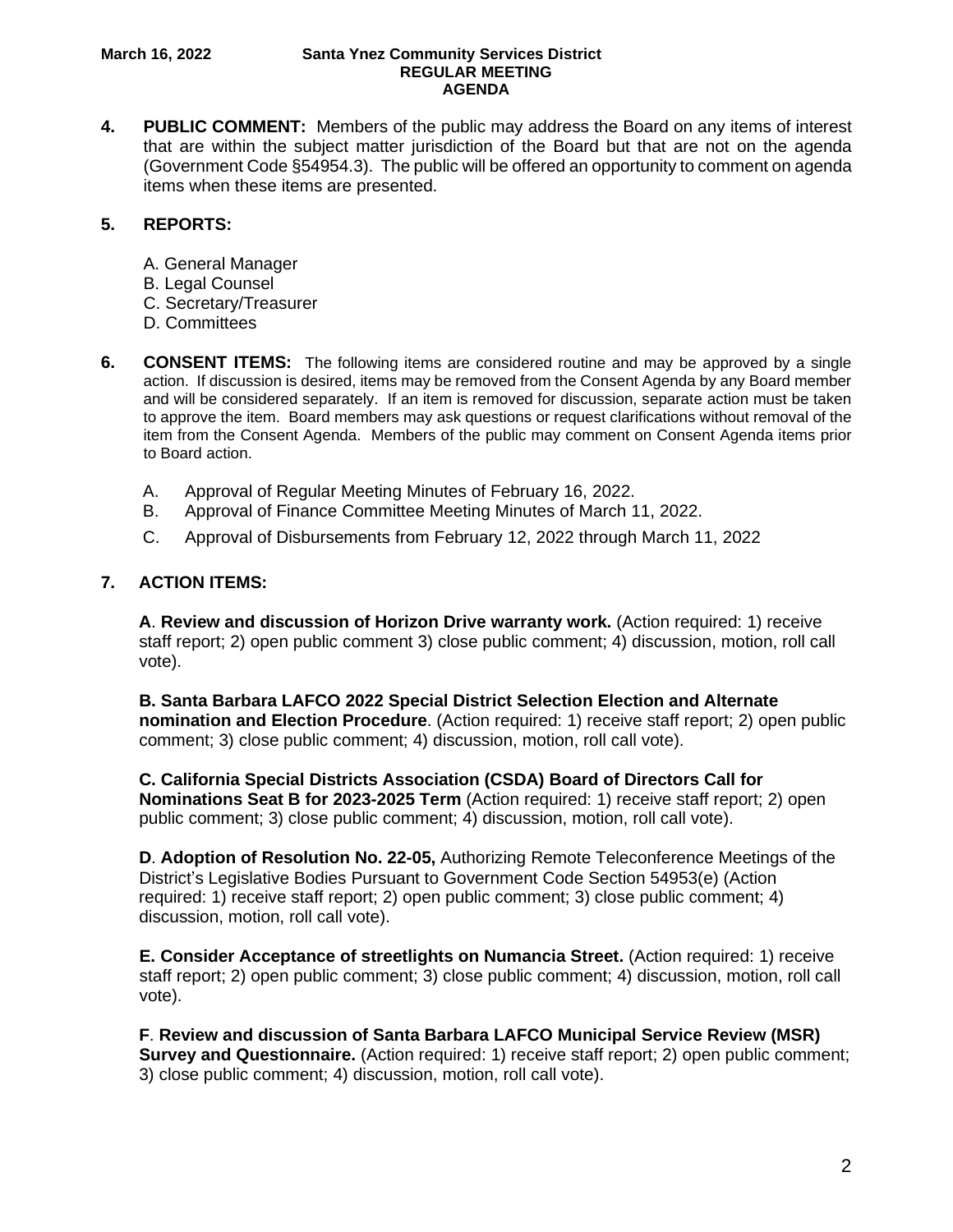#### **March 16, 2022 Santa Ynez Community Services District REGULAR MEETING AGENDA**

 **G**. **Review and approval of City of Solvang's final invoice for fiscal year 2020-2021.**

(Action required: 1) receive staff report; 2) open public comment; 3) close public comment; 4) discussion, motion, roll call vote).

## **8. INFORMATIONAL ITEMS**:

Treasurer Report – Submittal and review quarterly cash position pursuant to Government Code §61053 for quarter ending 12-31-21. .

## **9. CLOSED SESSION:**

## **A. Closed session:**

- **1)** Public comments on closed session agenda items
- **2)** Closed session conference with labor negotiators pursuant to Government Code Section 54957.6

Agency designated representatives: Nate Kowalski, Legal Counsel, Director Redfern, Director Jones

Employee organization: Teamsters Local 986

- **3)** Closed session conference with legal counsel anticipated litigation significant exposure to litigation pursuant to Government Code Section 54956.9(d)(2): One potential case
- **4)** Open session report on closed session agenda items

**10. ADJOURNMENT:** The next regular Board of Directors meeting is scheduled for Wednesday, April 20, 2022

**Remote Access Instructions for Board of Directors meeting on March 16, 2022** audio at 1 408-638-0968, Meeting ID: 84179985467; Password/Member ID 1070.

- 1. If you are joining the meeting via Zoom and wish to make a comment, press the "raise a hand" button or Q and A button. If you are joining the meeting by phone, press \*9 to indicate a wish to make a comment. The chair will call you by name or phone number when it is your turn to comment. Speakers will be limited to 3 minutes each.
- 2. Individuals with disabilities who wish to request a reasonable modification or accommodation to observe and participate in the meeting remotely should contact the District by phone at (805) 688-3008 or by email at [wendy@sycsd.com](mailto:wendy@sycsd.com) to resolve the request.
- 3. Members of the public may also attend the meeting in person and offer public comment at the location stated above. Appropriate social distancing practices will be required for all individuals attending the meeting in person.